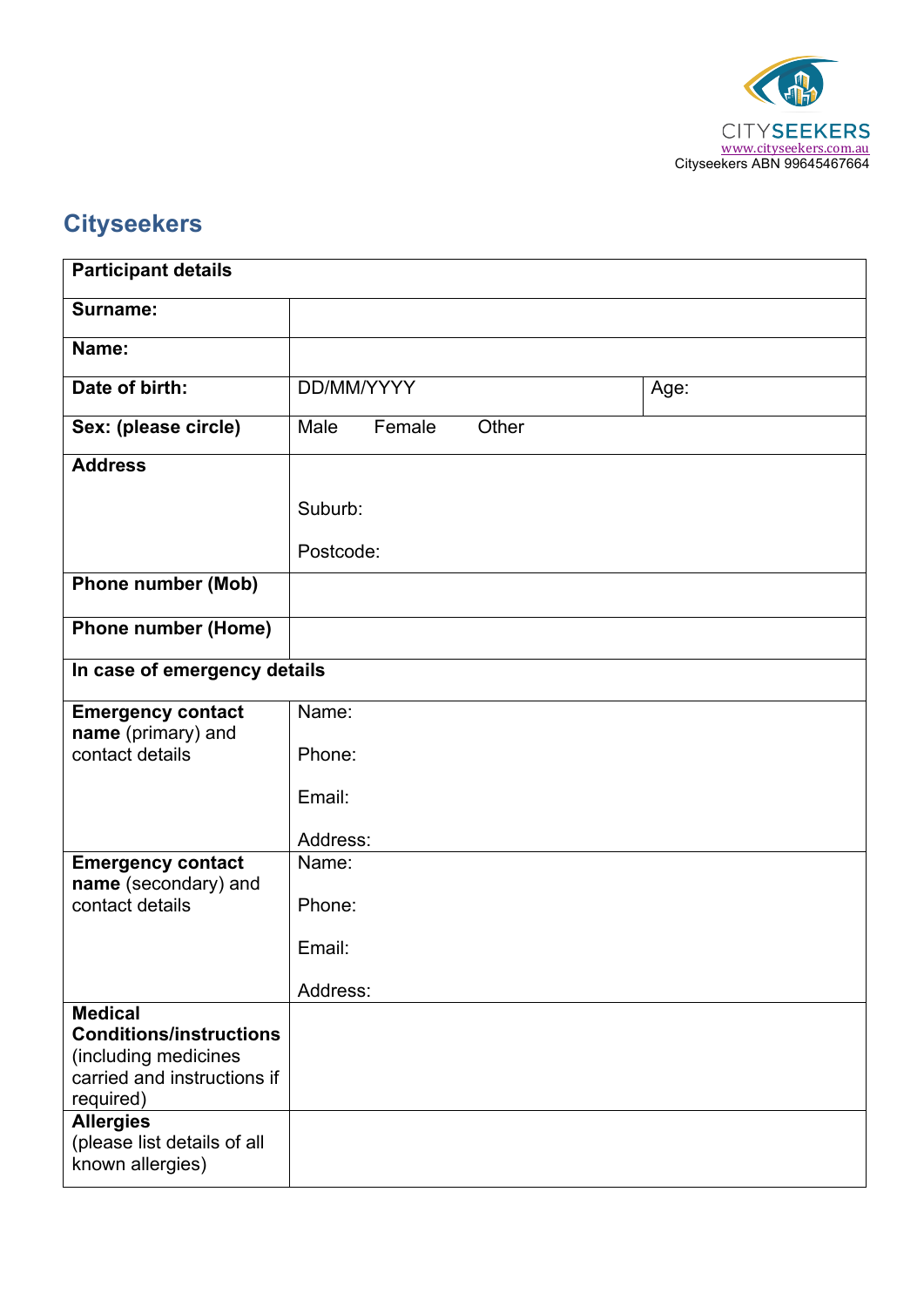

### **Casual participant risk acknowledgement form**

By signing this waiver I agree to assume the risks of participating in the Cityseekers activity I confirm that I have read and agree to abide by the Cityseekers Rules set out below. I confirm that I am undertaking the activity for the purpose of recreation, enjoyment and leisure.

If I suffer harm on the Cityseekers activity I will not hold Cityseekers, their employees or agents legally responsible for any injuries I suffer. I will not sue Cityseekers, their employees or agents for any claims, costs, damages or liabilities I may have for injury suffered by me. I acknowledge that this waiver represents a legal release and discharge of legal responsibility to Cityseekers, their servants or agents and is provided in consideration for urban discovery activity and other goods and services I have purchased.

I understand Cityseekers requires all relevant information about my health and capabilities including any pre-existing or previous injuries or medical conditions that may affect either my or any other participant's safety or that may be exacerbated by participation in the activity. I understand that if I fail to provide this information the staff will not be able to take appropriate action to limit the risk of harm to myself.

I understand I will be required to physically exert myself and that it is possible I could injure myself during this activity. I warrant that I will not participate in the activity whilst affected by drugs and alcohol, and I understand that participation after the consumption of drugs or alcohol will remove any and all liability and responsibility from Cityseekers and its staff.

 $\_$ 

#### **Parent/Guardian signature for participant UNDER18 years of age**

I ……………………………………………..……., being the parent or legal guardian of

(participant name) ……………………………………………..……., hereby consent to my child participating in the Activities and agree to abide by the Rules outlined below.

I confirm that I have read and understood and explained to the participant, this waiver prior to signing it and agree that this agreement will be binding on my (and their) heirs, next of kin, executors and administrators.

I agree that this waiver shall be governed in all respects by and interpreted in accordance with the laws of Victoria.

**SIGNATURE:\_\_\_\_\_\_\_\_\_\_\_\_\_\_\_\_\_\_\_\_\_\_\_\_\_\_\_\_\_\_\_\_\_\_\_\_\_\_\_\_ Date:\_\_\_\_/\_\_\_\_/\_\_\_\_\_\_\_\_**